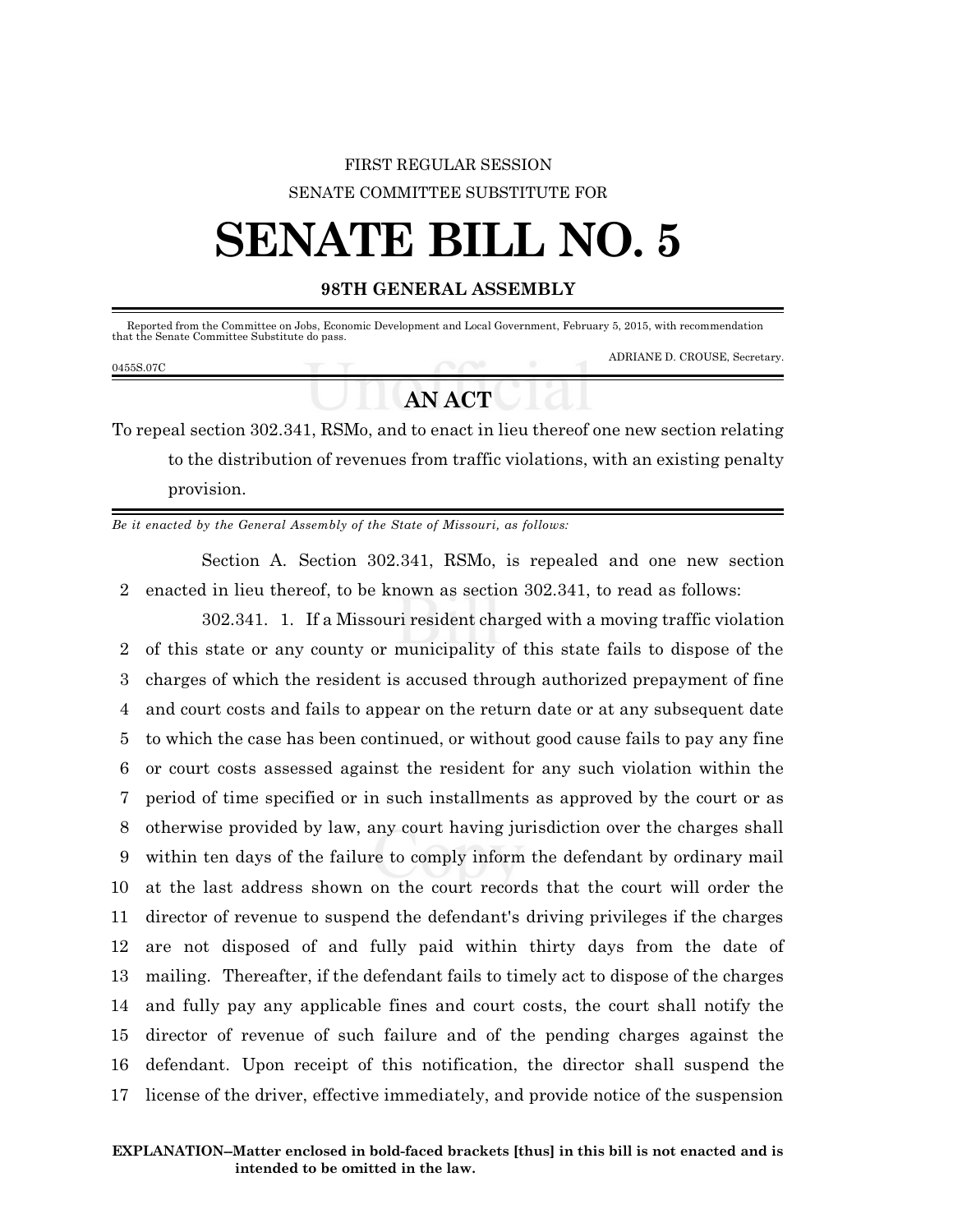to the driver at the last address for the driver shown on the records of the department of revenue. Such suspension shall remain in effect until the court with the subject pending charge requests setting aside the noncompliance suspension pending final disposition, or satisfactory evidence of disposition of pending charges and payment of fine and court costs, if applicable, is furnished to the director by the individual. The filing of financial responsibility with the bureau of safety responsibility, department of revenue, shall not be required as a condition of reinstatement of a driver's license suspended solely under the provisions of this section.

 2. If any city, town, village, or county receives more than thirty percent of its annual general operating revenue from fines**, bond forfeitures,** and court costs for traffic violations, including amended charges from any traffic violation, occurring within the city, town, village, or county, all revenues from such violations in excess of thirty percent of the annual general operating revenue of the city, town, village, or county shall be sent to the director of the department of revenue and shall be distributed annually to the schools of the county in the same manner that proceeds of all penalties, forfeitures and fines collected for any breach of the penal laws of the state are distributed. The director of the department of revenue shall set forth by rule a procedure whereby excess revenues as set forth above shall be sent to the department of revenue. **Any city, town, village, or county that participates in the distribution of local sales tax in sections 66.600 to 66.630 shall not receive any amount of moneys to which the city, town, village, or county would otherwise be entitled to receive to the extent that the municipality receives more than thirty percent of its annual general operating revenue from fines, bond forfeiture, and court costs for traffic violations, including any amended charges from any traffic violation, occurring within the city, town, village, or county. Such local sales tax revenues shall remain in the county sales tax trust fund and shall be distributed annually to the cities, towns, villages, and counties not prohibited from receiving the funds under this subsection in the same manner that sales tax revenues collected under sections 66.600 to 66.630 are distributed. Beginning January 1, 2016, the above percentages shall be reduced from thirty percent to twenty percent and beginning January 1, 2017, the above percentages shall be reduced from twenty percent to ten percent.** If any city, town, village, or county disputes a determination that it has received excess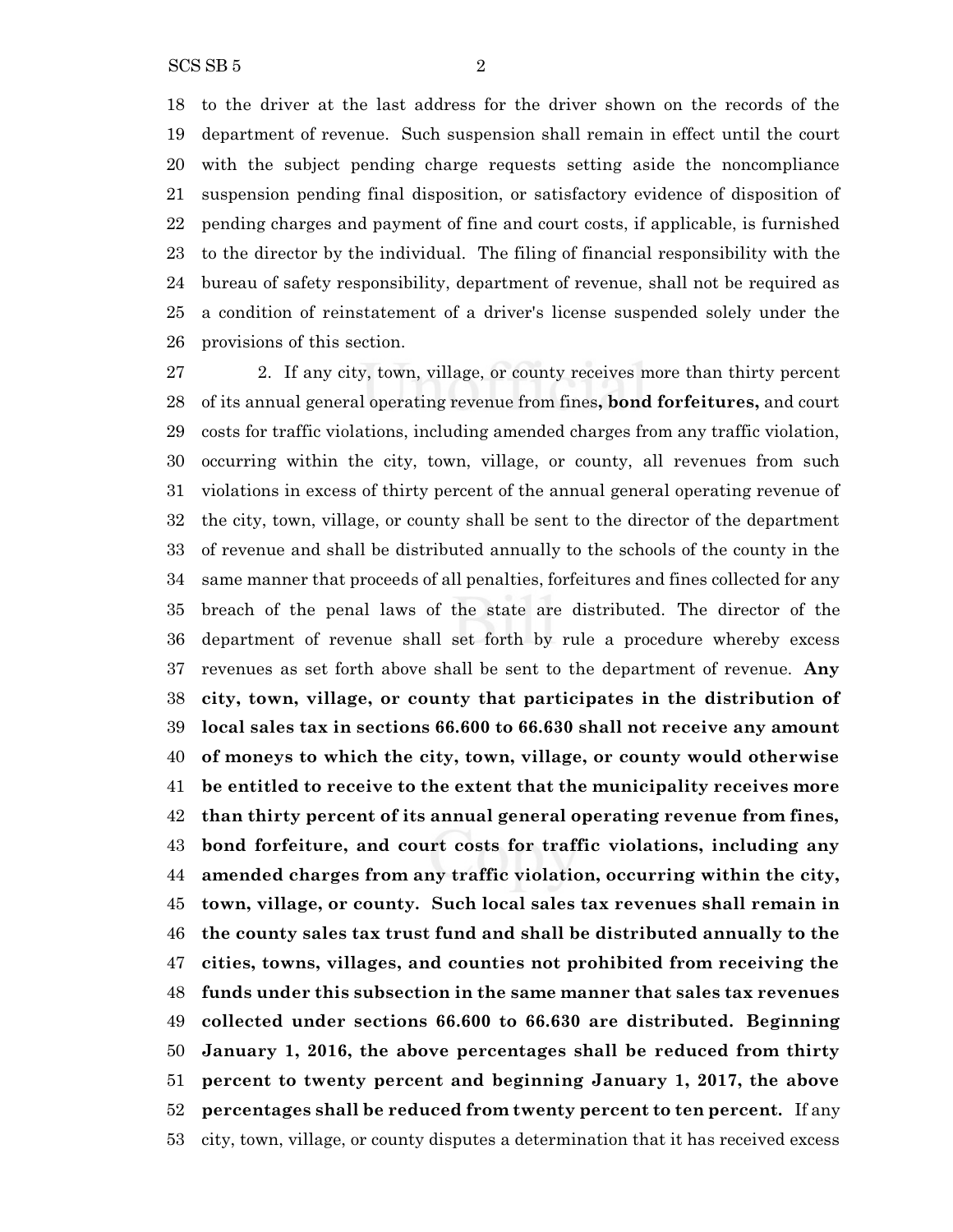revenues required to be sent to the department of revenue **or sales tax proceeds that must remain in the county sales tax trust fund**, such city, town, village, or county may submit to an annual audit by the state auditor under the authority of Article IV, Section 13 of the Missouri Constitution. An accounting of the **total revenues from fines, bond forfeitures, and court costs for traffic violations, including amended charges from any traffic violation, occurring within the city, town, village, or county and the** percent of annual general operating revenue from fines**, bond forfeitures,** and court costs for traffic violations, including amended charges from any charged traffic violation, occurring within the city, town, village, or county and charged in the municipal court of that city, town, village, or county shall be included **as an addendum to [**in**]** the comprehensive annual financial report submitted to the state auditor by the city, town, village, or county under section 105.145. **Upon receipt of the addendum as described above, the auditor shall notify any city, town, village, or county required to remit excess revenues according to the terms of this section that such city, town, village, or county must remit excess revenues to the director of the department of revenue within sixty days and shall notify the director of the department of revenue of the same.** Any city, town, village, or county which fails to make an accurate or timely report, or to send excess revenues from such violations to the director of the department of revenue by the date on which the report is due to the state auditor shall suffer an immediate loss of jurisdiction of the municipal court of said city, town, village, or county on all traffic-related charges until all requirements of this section are satisfied. **For purposes of this section, "annual general operating revenue" means revenue that can be used to pay any bill or obligation of a city, town, village, county, or other political subdivision, including general sales tax, general use tax, general property tax, fees from licenses and permits, fines, bond forfeitures, and penalties. Annual general operating revenue does not include designated sales or use taxes, user fees, grant funds, or other revenue designated for a specific purpose.** Any rule or portion of a rule, as that term is defined in section 536.010, that is created under the authority delegated in this section shall become effective only if it complies with and is subject to all of the provisions of chapter 536 and, if applicable, section 536.028. This section and chapter 536 are nonseverable and if any of the powers

vested with the general assembly under chapter 536 to review, to delay the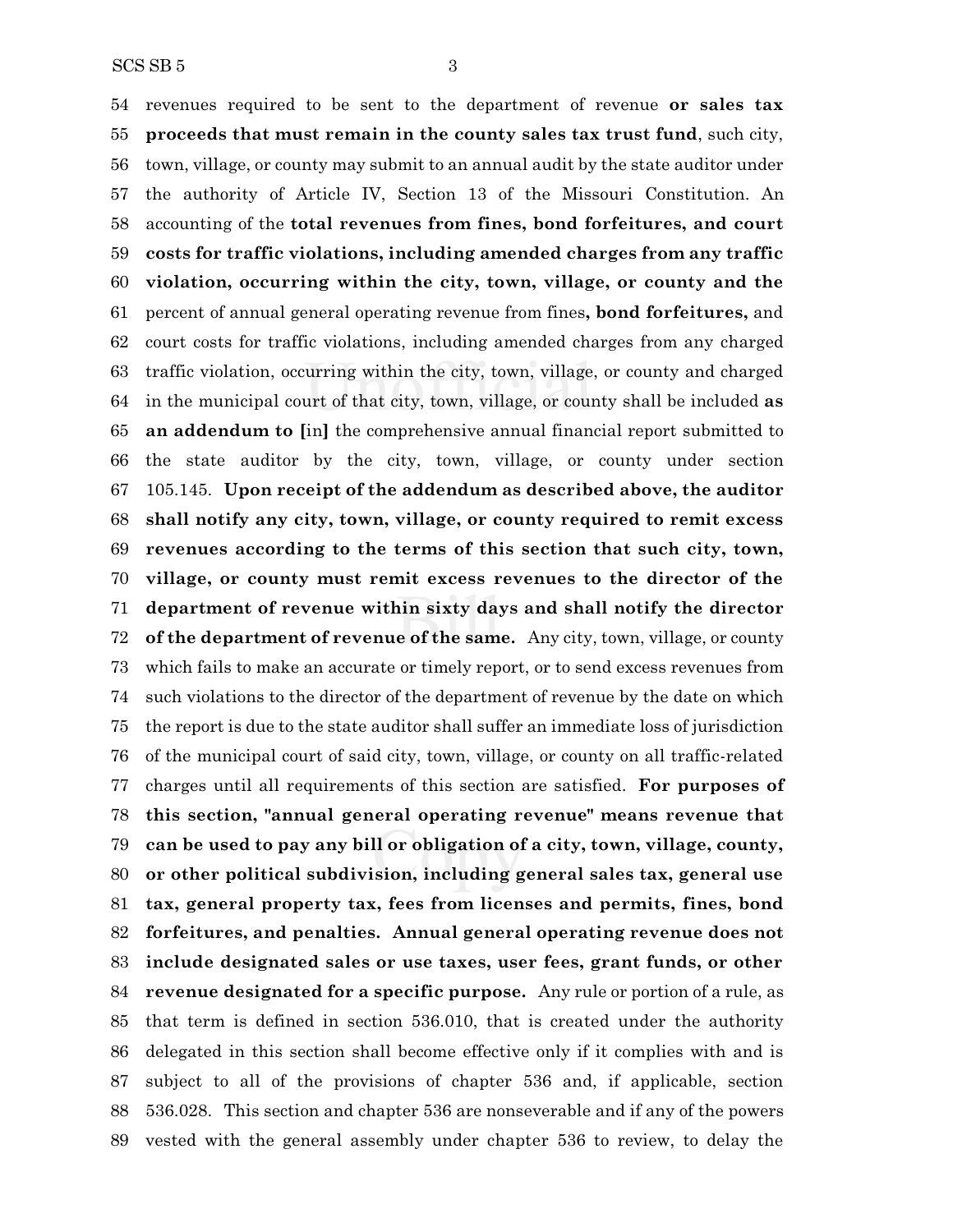effective date, or to disapprove and annul a rule are subsequently held unconstitutional, then the grant of rulemaking authority and any rule proposed or adopted after August 28, 2009, shall be invalid and void.

 **3. All revenue from fines and court costs for traffic violations, including amended charges from any traffic violation, occurring on the interstate highway system within the city, town, village, or county, shall be sent to the director of the department of revenue and shall be distributed annually to the schools of the county in the same manner that proceeds of all penalties, forfeitures, and fines collected for any breach of the penal laws of the state are distributed. The director of the department of revenue shall set forth by rule a procedure whereby such revenues as set forth in this section shall be sent to the department of revenue.**

 **4. Any city, town, or village found to have failed to remit excess revenues to the director of the department of revenue under the terms of subsection 2 of this section:**

 **(1) Shall not receive any amount of moneys to which the city, town, village, or county would otherwise be entitled to receive from revenues from the tax imposed by sections 66.600 to 66.630 and sections 144.010 to 144.430 to the extent that the municipality failed to remit excess revenues to the director of the department of revenue. Such local sales tax revenues shall be sent to the director of the department of revenue and shall be distributed annually to the schools of the county in the same manner that proceeds of all penalties, forfeitures, and fines collected for any breach of the penal laws of the state are distributed; and**

 **(2) Shall have an election upon the question of disincorporation according to the following procedure:**

 **(a) The election upon the question of disincorporation of such city, town, or village shall be held on the next general election day, as defined by section 115.121;**

 **(b) The director of the department of revenue shall notify the election authorities responsible for conducting the election according to the terms of section 115.125 and the county governing body in which the city, town, or village is located not later than 5:00 p.m. on the tenth Tuesday prior to the election;**

**(c) The question shall be submitted to the voters of such city,**